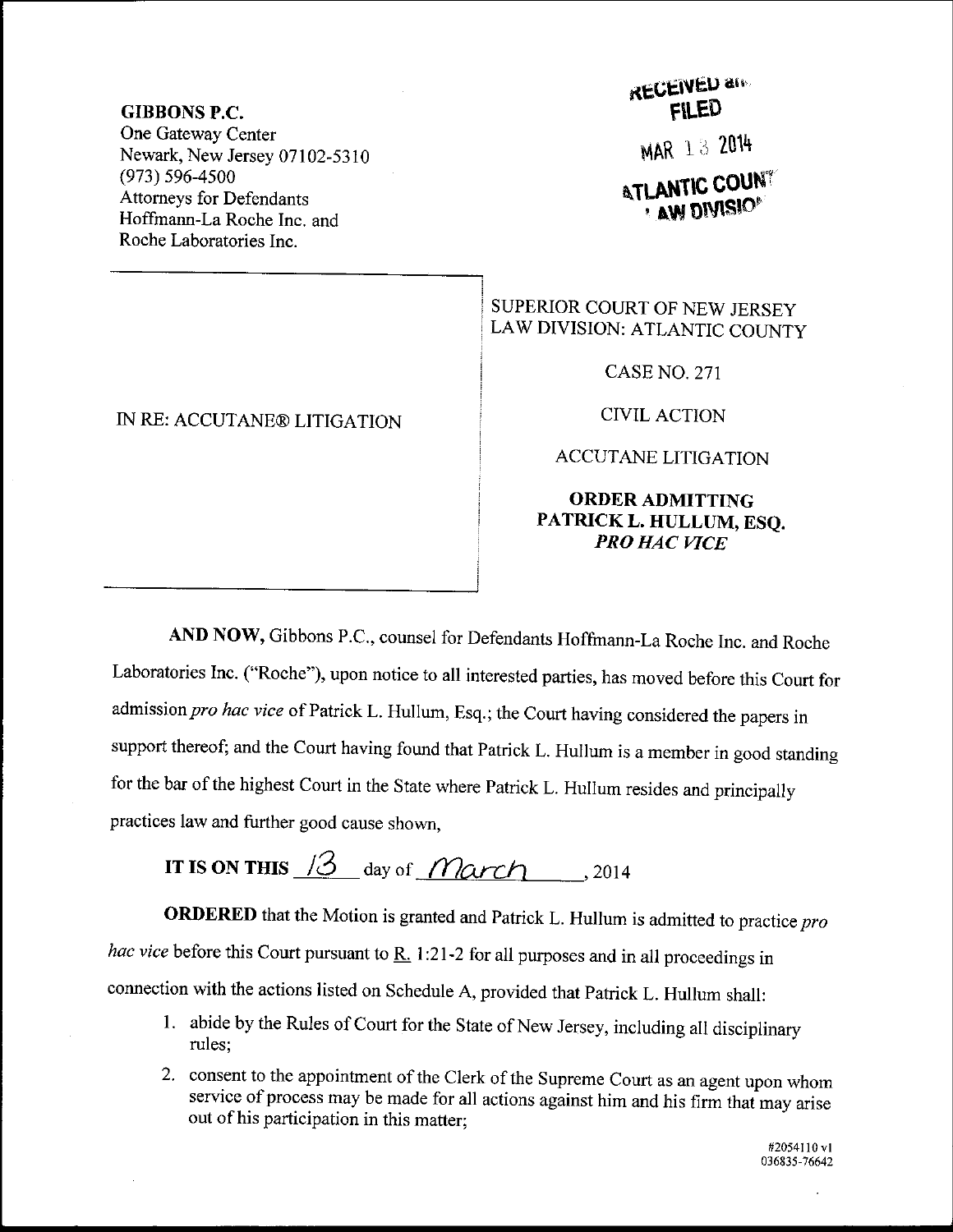- 3. notify the Court immediately of any matter affecting his standing before this Court; and
- 4. have all pleadings and other papers filed in the Court signed by an attorney-at-law of this Court employed by the firm of Gibbons P.C., who shall be responsible for the conduct of Patrick L. Hullum; and it is further

ORDERED that Patrick L. Hullum shall make payment of fees as provided in the New

Jersey Rules of Court,  $R_1$  1:28-1(b), 1:28-2 and 1:28B-1(e), within thirty (30) days of the date of

this Order; ard it is further

0RDERED that the clerk of this court shall forward a copy of this order to the

Treasurer of the New Jersey Fund for Client Protection; and it is further

ORDERED that copies of this Order shall be served by attorneys for Roche upon all

counsel of record within seven (7) days of the receipt thereof.

Sfleepel Honorable

[ ] Opposed Unopposed